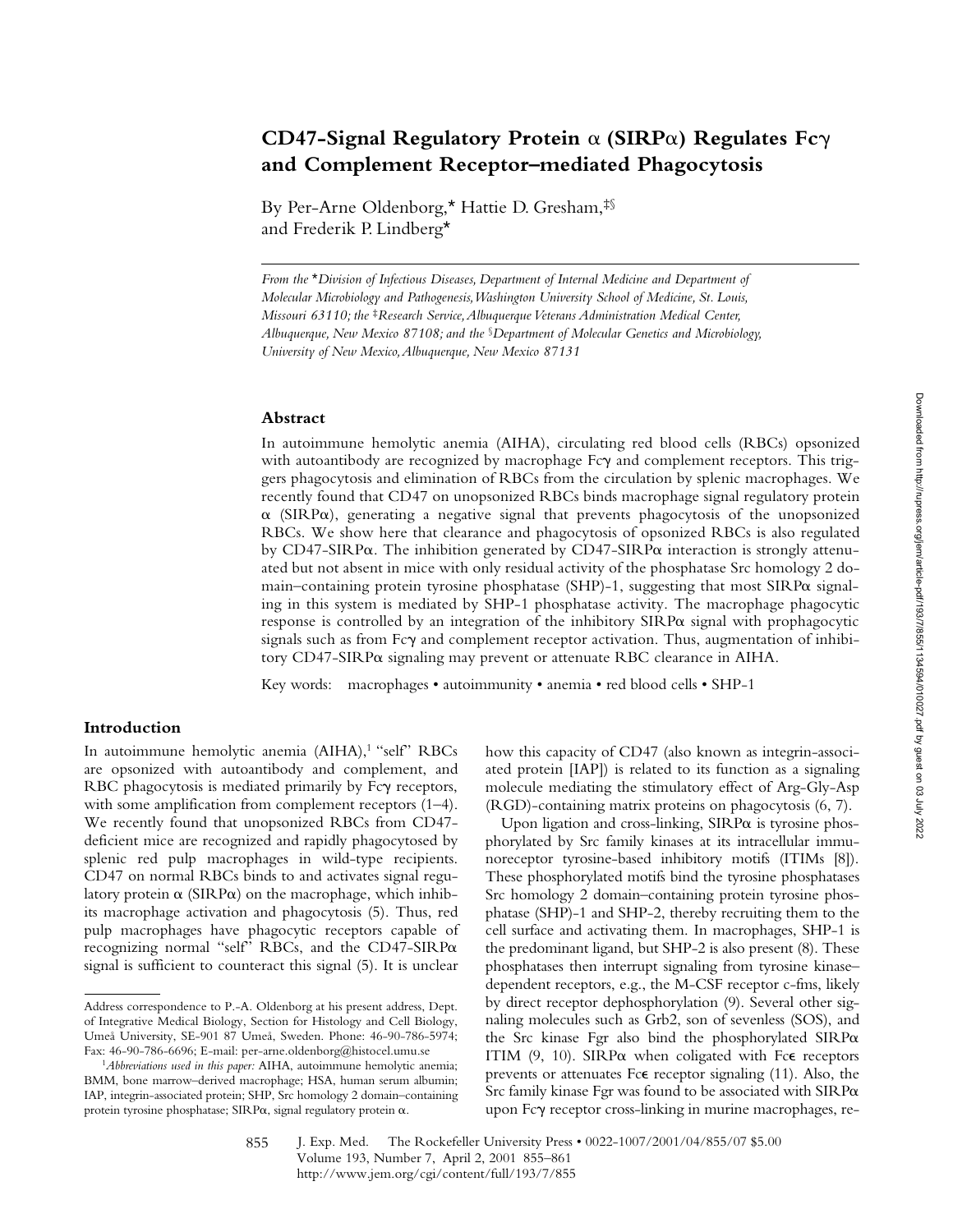Although  $CD47^{-/-}$  RBCs are recognized and eliminated by splenic red pulp macrophages in vivo (5), the receptor mediating this positive recognition has not been identified. We will refer to this functional activity as the "RBC receptor." Due to the inhibitory signal generated by ligation of macrophage  $SIRP\alpha$  by target CD47, wild-type RBCs are not eliminated (5). This leaves two important questions, relevant to AIHA, that were investigated in this study: first, does the CD47-SIRP $\alpha$  signal regulate only this "RBC receptor," or does it also affect the outcome of ligation of other phagocytic receptors? Second, is the outcome determined by the relative strength of the prophagocytic and inhibitory signals, or is the inhibitory signal dominant? We address these questions by determining the in vivo clearance and in vitro phagocytosis of wild-type and  $CD47^{-/-}$  RBCs opsonized with IgG or complement. The strength of the activating signal was regulated by controlling the level of opsonization, and  $SIRP\alpha$  signaling was manipulated by regulating the amount of CD47 available on the target cell and by using mice and macrophages deficient in SHP-1 activity, a downstream mediator of SIRPa signaling in macrophages (8).

## **Materials and Methods**

*Reagents.* Rat anti-murine CD47 (mIAP301; IgG2a; reference 7) was purified from tissue culture supernatant by ammonium sulfate precipitation and ion-exchange chromatography using DEAE sephacel (Amersham Pharmacia Biotech). Fab fragments of mIAP301 were prepared by papain digestion and purification using DEAE ion-exchange chromatography. Rat anti-murine SIRPa (P84; IgG1; reference 12) was purified from tissue culture supernatant by ammonium sulfate precipitation and protein-G chromatography using the mAb Trap II kit (Amersham Pharmacia Biotech). Human serum albumin (HSA) was from Alpha, Therapeutic Corp. Rabbit anti-murine RBC antiserum was from Cappel, and the rabbit anti-murine RBC IgG fraction was purified by protein-G chromatography (Amersham Pharmacia Biotech). Rat anti-murine CD14 (IgG1), rat antimurine CD24 (IgM), and biotinylated anti-CD24 were from BD PharMingen. Avidin-FITC was from Molecular Probes. FITClabeled goat anti–rabbit IgG and PKH26 were from Sigma-Aldrich. Chemicals were of the highest grade available and purchased from Sigma-Aldrich unless otherwise specified*.*

*Mice.* Male and female  $CD47^{-/-}$   $C57BL/6J$  mice, backcrossed to C57BL/6J (The Jackson Laboratory) for 16 or more generations, and their heterozygous and homozygous littermates were from our own breeding colony (7). Motheaten viable mice (me<sup>v</sup>/me<sup>v</sup>) were obtained from The Jackson Laboratory, and Fc $\gamma$ receptor<sup> $-/-$ </sup> mice were obtained from Taconics. CD18<sup> $-/-$ </sup> mice were a gift from Drs. D. Bullard (University of Alabama, Birmingham, AL) and A.L. Beaudet (Baylor College of Medicine, Houston, TX) (13). Animals were kept in accordance with National Institutes of Health and local guidelines and maintained in a specific pathogen-free barrier facility.

*Opsonization of Murine RBCs.* IgG-opsonized murine RBCs (RBC-IgG) were obtained by incubating washed RBCs with a

1:2 or 1:10 dilution (in vivo experiments; high and low opsonization, respectively) or a 1:5 dilution (in vitro experiments) of rabbit IgG anti-murine RBC (1 mg/ml) for 20 min at  $37^{\circ}$ C. For complement-opsonized murine RBCs (RBC-C3bi; reference 14), washed murine RBCs were first incubated with subagglutinating dilution of mAb rat IgM anti-CD24 (HSA) for 30 min at 378C. Then, RBC-IgM were incubated in 5% C5-deficient mouse serum (The Jackson Laboratory) for 60 min at  $37^{\circ}$ C. For in vitro phagocytosis assays, opsonized RBCs were finally washed and resuspended in HBSS with 1% HSA at  $5 \times 10^8/\text{ml}$ . Opsonized RBCs for in vivo experiments were prepared as described below. Equivalence of opsonization levels on  $CD47^{+/+}$ and  $CD47^{-/-}$  RBCs was verified by flow cytometry, using FITC-labeled goat anti–rabbit IgG for IgG-opsonized RBCs or biotinylated anti-CD24 and avidin-FITC for complementopsonized RBCs.

*In Vivo Clearance of Unopsonized or Opsonized RBCs.* Washed wild-type or  $CD47^{-/-}$  RBCs were stained with the fluorescent dye PKH26 (Sigma-Aldrich) according to the manufacturer's protocol and then washed three times in sterile PBS with 0.1% HSA. In experiments where IgG-opsonized RBCs (RBC-IgG) were used, PKH26-labeled RBCs were opsonized with rabbit IgG anti-murine RBCs as described above, and washed three times in sterile PBS. RBCs or RBC-IgG were finally resuspended in sterile pyrogen-free 0.9% NaCl to 30% (vol/vol). Recipient mice were given  $200 \mu l$  of the stained RBCs or RBC-IgG and the clearance of fluorescent RBCs was followed using flow cytometry (Epics XL; Coulter Corp.) of 5-µl blood samples collected from a tail vein at the time points indicated. The fraction of fluorescent RBCs, of total number of recipient RBCs studied (100,000/sample), was determined. The data were normalized to the fraction at 30 min after injection (5). Use of the 5-min time point as a reference gave similar results, although the experimental variation was higher this early after injection (not shown).

*Preparation of Bone Marrow Macrophages.* Bone marrow was collected from femurs and tibias of donor mice, and bone marrow macrophages prepared as described previously (15).

*RBC Phagocytosis in Bone Marrow Macrophages In Vitro.* Phagocytosis was assessed using bone marrow macrophages in suspension (10). Washed macrophages (2  $\times$  10<sup>5</sup>) were centrifuged with 7.5 ml of RBC-IgG or 25 ml of RBC-C3bi for 1 min at 100 *g* and then gently resuspended in 100  $\mu$ l of buffer. For phagocytosis of RBC-C3bi, 30 ng/ml of Phorbol dibutyrate (PDBu) and 1 mM MnCl<sub>2</sub> were added to stimulate ingestion (10). Where indicated, anti-CD47 (mAb mIAP301), anti-SIRPa (mAb P84), or control Ab (anti-CD14) were also added at 10  $\mu$ g/2  $\times$  10<sup>5</sup> macrophages. After incubation for 30 min at 37°C, uningested RBCs were removed by hypotonic lysis. Phagocytosis was assessed by phase contrast microscopy and quantitated as a phagocytic index (the number of RBCs ingested/100 macrophages).

## **Results**

*CD47 Increases Survival of IgG-opsonized RBCs In Vivo.* Unopsonized  $CD47^{-/-}$  RBCs are recognized and eliminated by splenic red pulp macrophages in wild-type mice, which suggests that these macrophages have activating "RBC receptors" (5). This activating signal is under normal circumstances counteracted by an inhibitory signal resulting from CD47-SIRP $\alpha$  interaction (5). To determine if the CD47-SIRP $\alpha$  signal is also integrated with signals from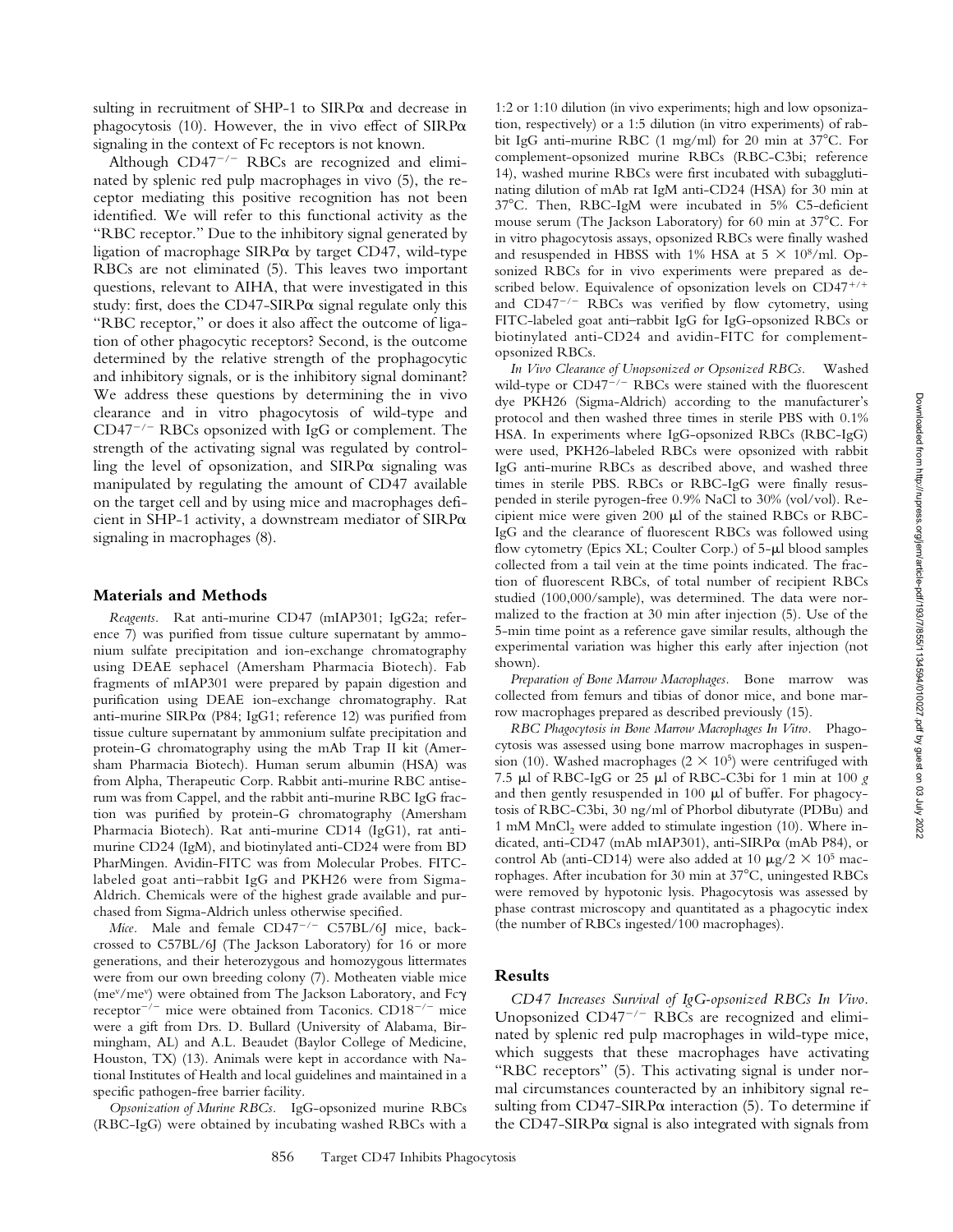

**Figure 1.** Clearance of IgG-opsonized RBCs in vivo is regulated by CD47 on the RBCs. Wild-type recipient mice were intravenously injected with PKH26-labeled wild-type RBCs (A; filled symbols) or  $CD47^{-/-}$  RBCs (B; open symbols). RBCs were opsonized to different levels with rabbit polyclonal anti–mouse RBCs IgG to obtain low or highly opsonized (ops.) RBCs. Flow cytometric analysis of opsonized RBCs showed identical opsonization of wild-type and CD47<sup>-</sup> RBCs, and a fivefold difference in the level of opsonization between low- (circles) and high-opsonized (squares)

RBCs. After extensive washing, 200 ul of low- or high-opsonized RBCs or unopsonized (Unops.) RBCs (triangles; 30% vol/vol in pyrogen-free 0.9% NaCl) was intravenously injected into wild-type recipient mice. Clearance of labeled RBCs was followed using flow cytometry of 5-µl blood samples collected from a tail vein at the time points indicated. Data are mean  $\pm$  SD for three mice in each group. The rate of clearance increases with increased degree of opsonization and is at each level higher for  $CD47^{-/-}$  targets than for  $CD47^{+/+}$  RBCs.

other macrophage activating receptors, we investigated how CD47-SIRPα interaction affects macrophage Fcγ and complement receptor–mediated elimination of opsonized RBCs.

To investigate the interaction of  $CD47-SIRP\alpha$  signaling with signals from macrophage Fc $\gamma$  receptors in vivo, we opsonized  $CD47^{-/-}$  and wild-type  $(D47^{+/+})$  RBCs to identical levels with rabbit anti–mouse RBC IgG. Opsonized RBCs were produced at both high and low levels of opsonization, with IgG on highly opsonized RBCs present at approximately five times the level detected on the low opsonized cells (by flow cytometry; not shown). At each level, opsonization of  $CD47^{-/-}$  and wild-type RBCs was identical (assessed by flow cytometry; see Materials and Methods). Unopsonized  $CD47^{-/-}$  RBCs are rapidly eliminated in wild-type recipients, whereas wild-type RBCs are not (5; Fig. 1). Increasing levels of opsonization accelerated the clearance of both  $CD47^{-/-}$  and wild-type RBCs (Fig. 1). Thus, the rate of elimination was determined by both target cell CD47 and by the level of opsonization.

Virtually identical results were obtained in  $CD18^{-/-}$ mice (13), suggesting that the increased rate of clearance obtained by IgG opsonization is mediated by macrophage Fc $\gamma$  receptors, rather than by secondary effects from complement and complement receptors (not shown).

*Phagocytosis of IgG-opsonized RBCs by Bone Marrow– derived Macrophages Is Regulated by CD47-SIRP*a*.* Next, we turned to an in vitro system to more closely characterize the integration of  $Fc\gamma$  receptor and  $SIRP\alpha$  signals in macrophages. Splenic red pulp macrophages phagocytose unopsonized RBCs, making it hard to isolate the effect of opsonization (5). Thus, we used bone marrow–derived macrophages (BMMs), which do not recognize unopsonized RBCs (5). Wild-type RBCs were opsonized with rabbit anti–mouse RBC IgG to a level resulting in moderate phagocytosis (93  $\pm$  16 RBCs per 100 macrophages; Fig. 2 A). Identically opsonized  $CD47^{-/-}$  RBCs yielded markedly higher levels of phagocytosis (398  $\pm$  57 RBCs per 100 macrophages; Fig. 2 A). Anti-SIRPa mAb P84 increased phagocytosis of wild-type, but not of  $CD47^{-/-}$ 



Figure 2. Target cell CD47 inhibits Fcy receptor-mediated phagocytosis of opsonized RBCs in BMMs via ligation of macrophage SIRPa. (A) Effects of anti-SIRPa mAb P84 on phagocytosis of IgG-opsonized RBCs in CD47 wild-type (Wt) BMMs was assayed in medium alone (white bars), in the presence of 10  $\mu$ g anti-SIRP $\alpha$  mAb P84 (black bars), or in the presence of control mAb anti-CD14 (hatched bars). Wild-type RBCs are phagocytosed at a lower rate than  $CD47^{-/-}$  RBCs, which can be virtually completely corrected by anti-SIRPa mAb P84. The rate of  $CD47^{-/-}$  RBC phagocytosis can be significantly enhanced by increased opsonization (not shown). Thus, the lack of anti-SIRPa effect on  $CD47^{-/-}$  RBC phagocytosis is not due to saturation of the system. (B) Effects of anti-CD47 mAb mIAP301 on phagocytosis of IgG-opsonized wild-type RBCs in wild-type BMMs. Macrophages (M $\phi$ ) and RBCs were incubated in medium alone (white bar) or in the presence of  $10 \mu g$ Fab fragments of anti-CD47 mAb mIAP301 (black bar). To further separate the anti-CD47 blocking effect on macrophage CD47 from that on RBC CD47, respectively, macrophages only (cross-hatched bar) or RBCs only (hatched bar) were preincubated with 10-µg Fab fragments of anti-CD47 mAb mIAP301, extensively washed, and then mixed for assay of phagocytosis.  $CD47^{-/-}$  or wild-type RBCs were opsonized to identical levels with rabbit anti–mouse RBC IgG and then added to macrophages (2  $\times$  10<sup>5</sup>) in suspension (100 µl). After 30 min at 37°C, uningested RBCs were lysed and phagocytosis was determined by light microscopy. Results are expressed as number of RBCs ingested per 100 macrophages (phagocytosis index) and are mean  $\pm$  SEM for three separate experiments. Ligation of target cell CD47 enhances the phagocytosis of wild-type RBCs to the level seen with  $CD47^{-/-}$  RBCs.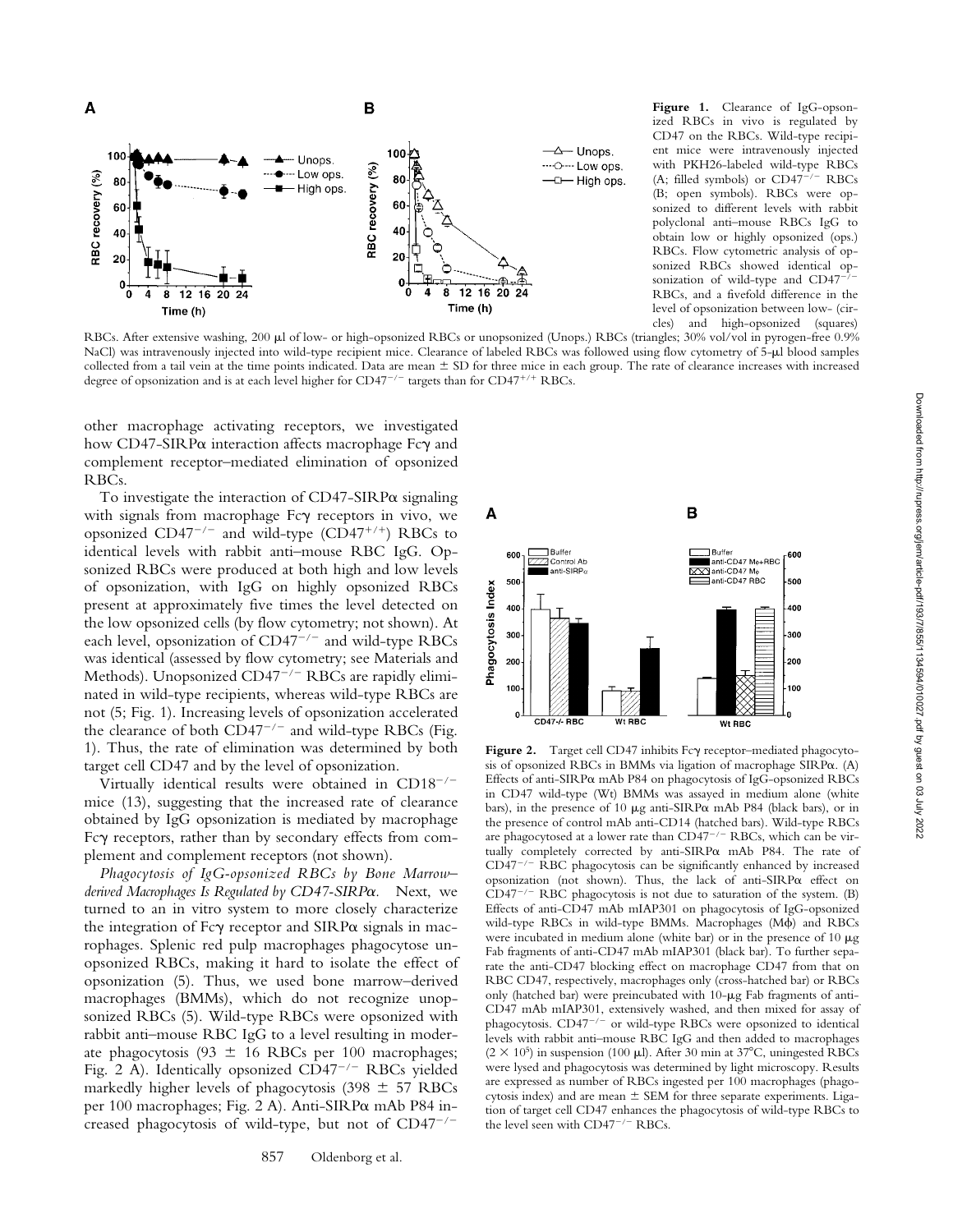RBCs, whereas an isotype-matched control mAb (anti-CD14) was without effect (Fig. 2 A). The level of  $CD47^{-/-}$ RBC phagocytosis could be increased significantly by increased opsonization (beyond 800 RBCs per 100 macrophages), showing that the lack of anti-SIRPa effect was not due to an overall saturation of the system. The level of phagocytosis of wild-type RBCs in the presence of anti-SIRP $\alpha$  was not significantly different from that obtained with  $CD47^{-/-}$  RBCs. Thus, phagocytosis of wild-type and CD47<sup>-/-</sup> RBCs becomes equivalent when CD47-SIRP $\alpha$ interaction is prevented by blocking macrophage SIRPa. This implies that blockade of target cell CD47 would also enhance phagocytosis of wild-type RBCs to the level seen with  $CD47^{-/-}$  targets.

To test this hypothesis, we added saturating amounts of anti-CD47 mAb mIAP301 Fab fragments, which block CD47-SIRP $\alpha$  interaction in vitro (not shown). As expected, phagocytosis of wild-type RBCs was enhanced (Fig. 2 B). mAb mIAP301 Fab acted by blocking of CD47 on the target, whereas blocking of macrophage CD47 was without effect (Fig. 2 B). Thus,  $SIRP\alpha$  signals resulting from interaction with target cell CD47 can attenuate the phagocytic signal from macrophage Fc $\gamma$  receptors.

*Phagocytosis of Complement-opsonized RBCs Is Also Controlled by CD47-SIRP*a*.* Complement receptors are a second class of macrophage phagocytic receptors (16). To study the role of CD47 in complement receptor–mediated phagocytosis, we opsonized  $CD47^{-/-}$  and wild-type RBCs with C3bi (see Materials and Methods), then incubated them with wild-type BMMs. As shown in Fig. 3,



**Figure 3.** Phagocytosis of C3bi-opsonized RBCs is regulated by target cell CD47 via macrophage SIRP $\alpha$ . BMM (2  $\times$  10<sup>5</sup>) and C3bi-opsonized wild-type (Wt) or CD47<sup>-/-</sup> RBCs, in the presence of anti-SIRP $\alpha$  mAb P84 (10  $\mu$ g) or control anti-CD14 mAb (10  $\mu$ g), were incubated with 30 ng/ml of PDBu and 1 mM MnCl<sub>2</sub> in a 100-ul volume for 30 min at 378C. Uningested RBCs were lysed and phagocytosis was determined by light microscopy. Phagocytosis index is number of RBCs ingested per 100 macrophages and is expressed as mean  $\pm$  SEM for three separate experiments. To exclude any role of Fc $\gamma$  receptors, the same experiments were also performed in Fcg receptor–deficient BMMs.

C3bi-opsonized CD47 $^{-/-}$  RBCs were phagocytosed at a significantly higher rate than wild-type RBCs. Phagocytosis of wild-type RBCs could be augmented to the level of CD47<sup>-/-</sup> RBC phagocytosis by the addition of SIRP $\alpha$ blocking mAb P84. The level of phagocytosis was the same in Fcg receptor–deficient macrophages (Fig. 3), showing that this system is independent of  $Fc\gamma$  receptors. Thus, the phagocytic signals from Fcg receptors, complement receptors, and the RBC receptor are integrated with the inhibitory signal from SIRPa. None of the signals is dominant. Rather, the outcome is determined by the relative signal strengths from prophagocytic and inhibitory receptors.

*The Tyrosine Phosphatase SHP-1 Is the Main Mediator of SIRPa Signaling.* SHP-1 phosphatase activity is  $\sim$ 80% reduced in motheaten viable (me<sup>v</sup>/me<sup>v</sup>) compared with wildtype mice (17–19). SIPR $\alpha$  has been shown to be the major substrate of SHP-1 (8), and SHP-1 is the major phosphatase associated with  $SIRP\alpha$  in macrophages, although  $SHP-2$ predominates in other cells  $(9, 20, 21)$ . If CD47-SIRP $\alpha$  signaling in macrophages is mediated by SHP-1, me<sup>v</sup>/me<sup>v</sup> mice should lack or show strong reduction of the inhibitory signal mediated by CD47 on target RBCs. Thus,  $me^{v}/me^{v}$ mice should eliminate opsonized wild-type RBCs at accelerated rates similar to those seen with  $CD47^{-/-}$  targets.

To test the role of SHP-1 in  $CD47-SIRP\alpha$  signaling, we examined the clearance of low-opsonized (see for example Fig. 1) wild-type and  $CD47^{-/-}$  RBCs in me<sup>v</sup>/me<sup>v</sup> mice. Consistent with our hypothesis, clearance of opsonized wild-type RBCs in these recipients was independent of CD47 and accelerated to the rate seen with  $CD47^{-/-}$  targets (Fig. 4). Again, we wished to verify our results in vitro. As shown in Fig. 5, IgG-opsonized RBCs were phagocytosed by mev/mev BMMs without regard to the presence or absence of CD47 on the target cells, and at the same rate as wild-type BMM phagocytosed  $CD47^{-/-}$  RBCs. Fur-



Figure 4. Fcy receptor–mediated clearance of IgG-opsonized RBCs is independent of target cell CD47 in SHP-1–deficient motheaten viable (me<sup>v</sup>/me<sup>v</sup>) mice. (A) me<sup>v</sup>/me<sup>v</sup> or (B) wild-type (Wt) mice were intravenously injected with PKH26-labeled IgG-opsonized wild-type  $(\bullet)$ or CD47<sup>-/-</sup> ( $\triangle$ ) RBCs. Opsonization of RBCs and clearance of injected RBCs was performed and followed as described in the legend to Fig. 1. Data are mean  $\pm$  SD for three mice in each group.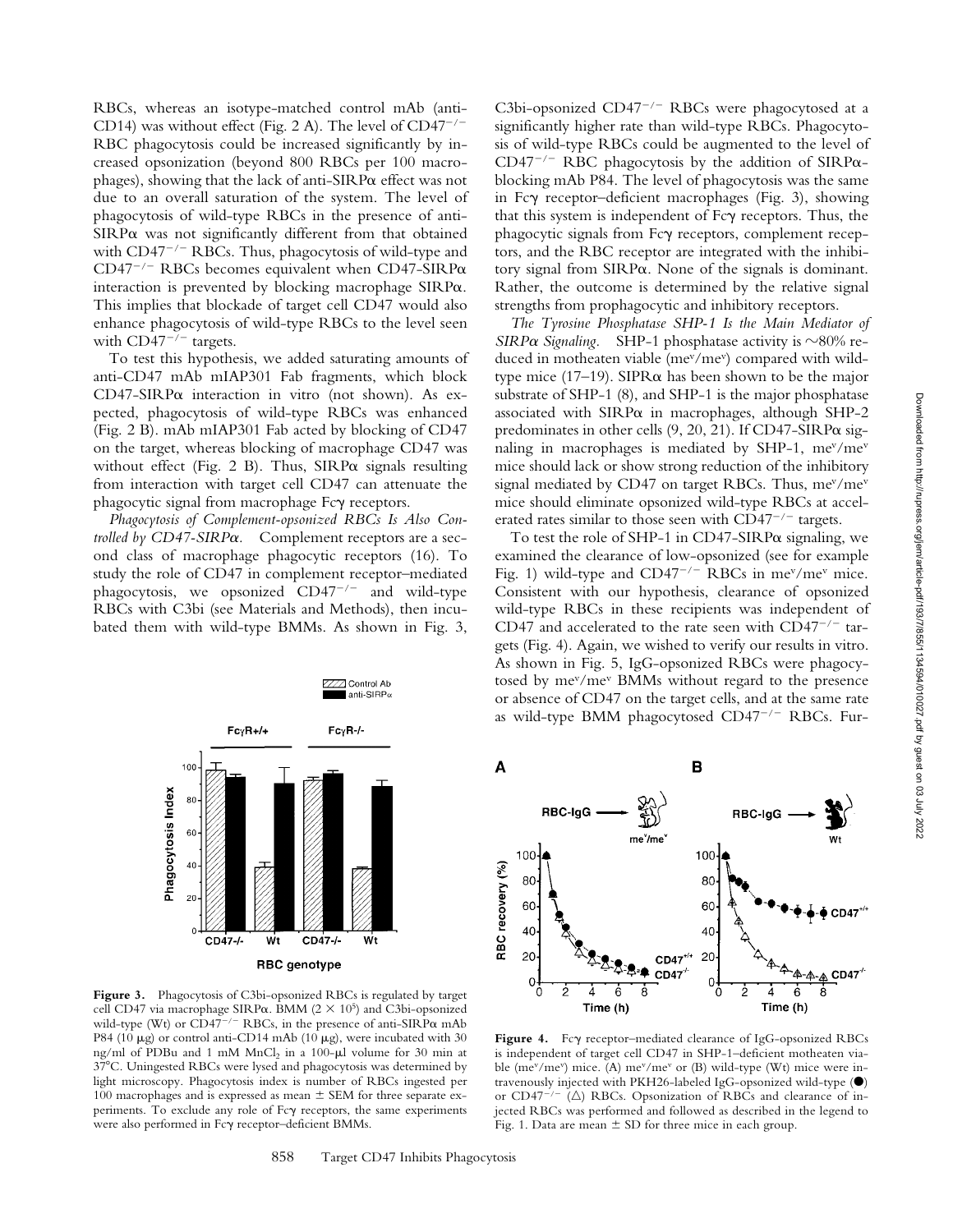thermore, anti-SIRPa mAb P84 had no effect on phagocytosis by mev/mev macrophages. These results are consistent with the in vivo results shown in Fig. 4. Together, the data presented suggest that the SIRP $\alpha$  signal in me<sup>v</sup>/me<sup>v</sup> macrophages is absent or highly attenuated.

If SIRPa signals exclusively via the SHP-1 phosphatase,  $SIRP\alpha$  is the only receptor for CD47, and CD47 is the only difference between wild-type  $(CD47^{+/+})$  and  $CD47^{-/-}$  RBCs, me<sup>v</sup>/me<sup>v</sup> mice should show reduced ability to distinguish between wild-type and  $CD47^{-/-}$  RBCs also in the absence of opsonization. Surprisingly, the clearance of the two RBC types is as different in mev/mev as in wild-type mice (Fig. 6). Likely, the residual phosphatase activity of SHP-1 in mev/mev mouse macrophages is sufficient to allow some signaling from CD47-SIRPa interaction. This signal would be strong enough to counteract the phagocytic signal from the RBC receptor. Alternatively,  $CD47-SIRP\alpha$  signaling may to a small extent be mediated independent of SHP-1 phosphatase activity, e.g., via SHP-2. Additional CD47-SIRPa-independent pathways are very unlikely, as both anti-SIPR $\alpha$  and anti-CD47 can block the entire difference between the two RBC types (5; Figs. 2 and 3).

Heterozygote  $(CD47^{+/})$  and wild-type  $(CD47^{+/})$ RBCs behaved identically in all experiments performed in wild-type and heterozygote recipients (5; Fig. 6). This suggests that the signal from  $CD47-SIRP\alpha$  is significantly stronger than that from the RBC receptor so that even half the normal CD47 density suffices to completely suppress clearance. Interestingly,  $CD47^{+/+}$  RBCs in me<sup>v</sup>/me<sup>v</sup> mice are cleared rapidly, albeit slower than  $CD47^{-/-}$  RBCs (Fig. 6). This further suggests that the inhibitory signal obtained from CD47-SIRP $\alpha$  interaction in me<sup>v</sup>/me<sup>v</sup> mice is much



**Figure 5.** Phagocytosis of IgG-opsonized RBCs is independent of CD47 in BMMs from SHP-1-deficient me<sup>v</sup>/me<sup>v</sup> mice. BMMs (M $\phi$ ) from me<sup>v</sup>/me<sup>v</sup> or wild-type (Wt) mice were incubated with IgG-opsonized RBCs in medium alone (white bars), in the presence of  $10 \mu g$  anti- $SIRP\alpha$  mAb P84 (black bars) or control anti-CD14 mAb (hatched bars). Phagocytosis was determined as described in the legend to Fig. 2. Data are presented as mean  $\pm$  SEM for three separate experiments.



**Figure 6.** Residual and attenuated inhibitory CD47-SIRP $\alpha$  signal in me<sup>v</sup>/me<sup>v</sup> mice. Clearance of unopsonized PKH26-labeled CD47<sup>+/+</sup> ( $\bullet$ ), CD47<sup>+/-</sup> ( $\blacksquare$ ), or CD47<sup>-/-</sup> ( $\triangle$ ) RBCs in (A) me<sup>v</sup>/me<sup>v</sup> or (B) wild-type (Wt) mice. Clearance of unopsonized RBCs was performed as described in the legend to Fig. 1. Data are mean  $\pm$  SD for three to five mice in each group.

weaker than it is in wild-type mice. When RBCs are sufficiently opsonized to also obtain some phagocytosis of wildtype RBCs, the SIRP $\alpha$  signal in the me<sup>v</sup>/me<sup>v</sup> background must be relatively insignificant compared with the Fc $\gamma$  receptor signal, as no difference was observed between IgGopsonized wild-type and CD47<sup>-/-</sup> target cells in me<sup>v</sup>/me<sup>v</sup> mice (Fig. 4).

### **Discussion**

Activation of phagocytosis in macrophages is mediated by several different receptors, including IgG Fcy receptors and complement receptors  $(22)$ . Fc $\gamma$  and complement receptors also play a major role in cell clearance in autoimmune processes, such as AIHA. We have recently shown that CD47, a ubiquitously expressed membrane glycopro-



Figure 7. A model for the regulation of macrophage phagocytosis based on a summation of positive prophagocytic and negative CD47- SIRPa–generated signals. Neither type of signal is dominant. Rather, the decision to phagocytose is based on the summation of weak positive signals (the RBC receptor), strong positive signals (Fc and complement receptors), and negative signals (SIRP $\alpha$ ). The majority of SIRP $\alpha$  signaling is mediated via SHP-1 as shown by the marked reduction of the signal in mev/mev mice. The data presented do not rule out the possibility that a small subset of the  $SIRP\alpha$  signal may be mediated by  $SHP-2$ .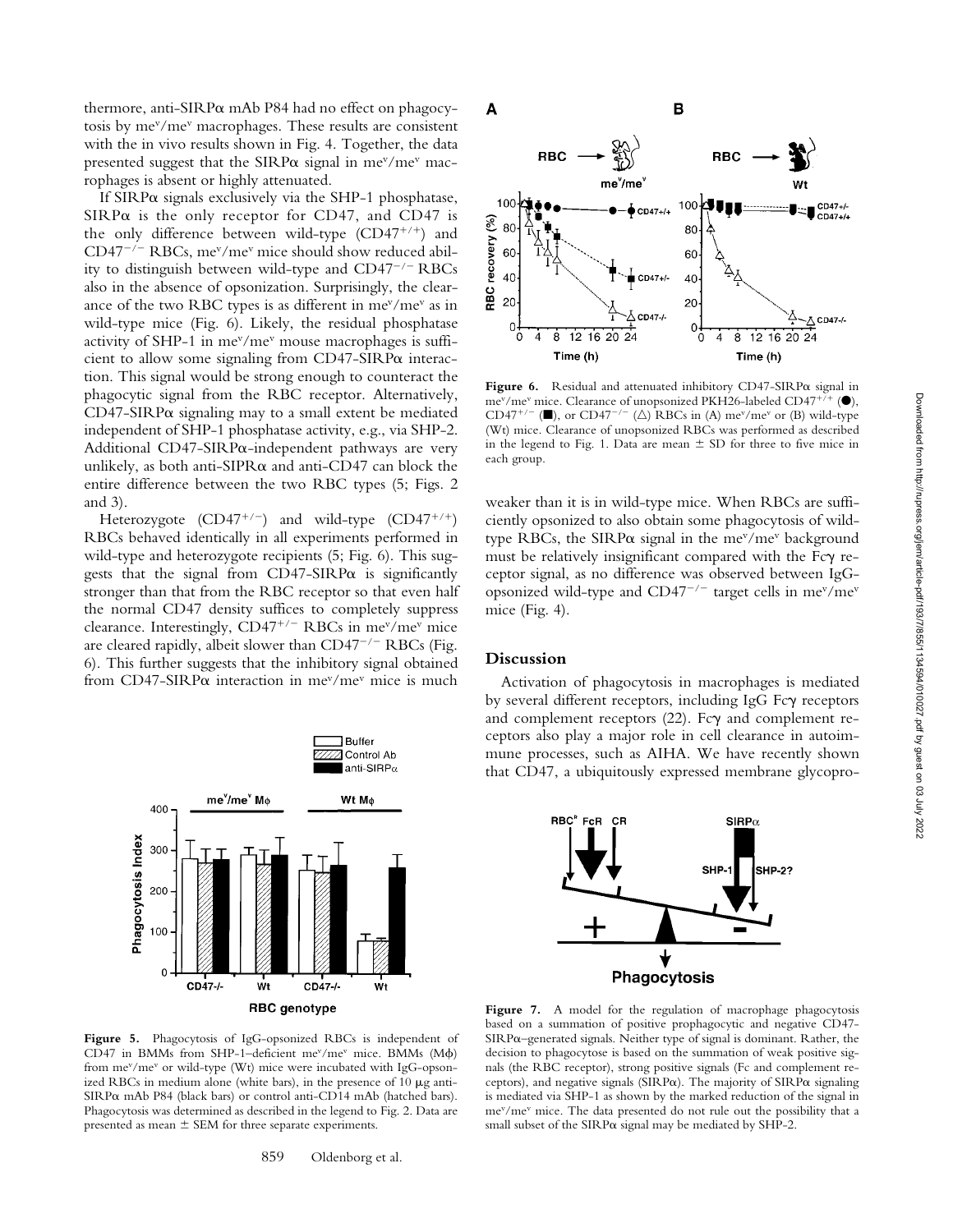tein, functions as a marker of "self" on RBCs, and that unopsonized murine  $CD47^{-/-}$  RBCs are rapidly recognized and cleared by splenic red pulp macrophages in wild-type recipients (5). Under normal circumstances, CD47 on RBCs prevents their elimination by ligating the inhibitory macrophage receptor  $SIRP\alpha$  (5). The data also suggested that splenic, but not BMMs, have "RBC receptors" capable of recognizing circulating RBCs (5).

Both  $CD47^{-/-}$  and wild-type RBCs are more rapidly cleared in vivo and more rapidly phagocytosed in vitro as the level of IgG opsonization is increased (Figs. 1 and 2). At all levels,  $CD47^{-/-}$  RBC are cleared more rapidly than wild-type cells. This demonstrates that the inhibitory  $CD47-SIRP\alpha$  signal is integrated with the Fc $\gamma$  receptor signal proximal to the decision to phagocytose, and that neither the SIRP $\alpha$  nor the Fc $\gamma$  receptor signal is dominant. Rather the outcome is determined by the relative strength of the two signals. RBCs opsonized with the complement fragment C3bi are bound and phagocytosed via the CR3/  $\alpha_M\beta_2/Mac-1$  integrin (16). We also show that complement-mediated phagocytosis is regulated by the CD47-  $SIRP\alpha$  signal and that again neither signal is dominant (Fig. 3). It is well known that CR3 and Fc $\gamma$  receptors act synergistically (23–26). In vivo, RBCs that are opsonized with very low levels of IgG are not cleared in the absence of complement (27). Low levels of complement deposition alone also fail to trigger phagocytosis, whereas combination of the two results in rapid clearance in vivo and phagocytosis in vitro (25–27). Thus, phagocytosis is based on the summation of positive signals from at least Fc $\gamma$  receptors, complement receptors, and the so far uncharacterized "RBC receptors," with the negative signal from SIRPa.

SHP-1 phosphatase activity in  $me^{v}/me^{v}$  mice is only  $\sim$ 20% of normal, whereas SHP-2 activity is unaffected by the mutation (18, 19). The altered RBC clearance in mev/  $me<sup>v</sup>$  mice suggested strongly attenuated SIRP $\alpha$  signaling arguing that the majority of the CD47-SIRPa signal is dependent on SHP-1 phosphatase activity. This is consistent with biochemical data for SIRPa-SHP-1 colocalization, the relative abundance of SHP-1 over SHP-2 in macrophages, and signaling data both in macrophages and in model systems (8, 11, 28). Although the data suggest that SHP-1 is responsible for the majority of  $CD47-SIRP\alpha$  signaling, they do not rule out an accessory role for SHP-2. The signal resulting from CD47-SIRP $\alpha$  interaction in me<sup>v</sup>/me<sup>v</sup> mice is insignificant compared with the activating signal from the Fcg receptor even with lightly opsonized RBCs (Fig. 4). In contrast, even this attenuated signal suffices to counteract the "RBC receptor" on red pulp macrophages, as in mev/ mev mice wild-type levels of CD47 protect from clearance (Fig. 6). The protection is tenuous, as demonstrated by the fact that a reduction of CD47 on RBCs by as little as 50% leads to their rapid elimination in mev/mev mice. In wildtype mice with normal SIRPa signaling, much higher reduction in CD47 levels are required before target RBCs are significantly cleared (Fig. 6, and unpublished data).

Fig. 7 is a schematic depiction of the semiquantitative implications of our data. The  $SIRP\alpha$  signal generated by

CD47 on normal RBCs is significant and normally counteracts the weak prophagocytic RBC receptor signal. A significant signal from  $Fc\gamma$  and/or complement receptors is required to overcome the normal  $SIRP\alpha$  signal. This inhibitory signal is absent when the target particles are CD47 deficient or attenuated when downstream signaling is reduced such as in mev/mev mice.

Self versus nonself discrimination is a cornerstone in host defense. CD47-SIRPa interaction provides such discrimination by enhancing the contrast between self and nonself. A self  $(CD47<sup>+</sup>)$  particle can escape phagocytosis even when it is opsonized to a degree that for a nonself  $(CD47^-)$  particle would lead to rapid phagocytosis. In type II inflammatory diseases involving cytotoxic self-reactive Abs, Fcg receptor–mediated mechanisms are known to be of fundamental importance (1). Our data shows that  $CD47-SIRP\alpha$ interacts with at least  $Fc\gamma$  and complement receptor signals and that modulation of  $CD47-SIRP\alpha$  signaling has drastic effects on the outcome at all but extreme levels of opsonization. This should make CD47-SIRPa appealing as a means to modulate autoimmune destruction in AIHA and immune thrombocytopenia (ITP), where sensitized blood cells are cleared by splenic macrophages.

We thank Drs. John P. Atkinson, Eric J. Brown, and Thomas H. Steinberg for critical evaluation of the manuscript, Eric Ford and Anna Oldenborg for excellent technical assistance, and Drs. Dan Bullard and Arthur L. Beaudet for  $CD18^{-/-}$  mice.

This work was supported by grants from the National Institutes of Health (GM57573-01), the American Diabetes Association, the Washington University-Monsanto Research Agreement, a pilot grant from the Howard Hughes Medical Institute, and the Medical Research Service of the Department of Veterans Affairs. P.-A. Oldenborg was supported by a postdoctoral fellowship from the Umeå University-Washington University exchange program and by the Swedish Medical Research Council.

*Submitted: 8 January 2001 Revised: 20 February 2001 Accepted: 28 February 2001*

#### **References**

- 1. Clynes, R., and J.V. Ravaetch. 1995. Cytotoxic antibodies trigger inflammation through Fc receptors. *Immunity.* 3:21– 26.
- 2. Meyer, D., C. Schiller, J. Westermann, S. Izui, W.L.W. Hazenbos, J.S. Verbeek, R.E. Schmidt, and J.E. Gessner. 1998. FcgRIII (CD16)-deficient mice show IgG isotypedependent protection to experimental autoimmune hemolytic anemia. *Blood.* 92:3997–4002.
- 3. Schreiber, A.D., and M.M. Frank. 1972. Role of antibody and complement in the immune clearance and destruction of erythrocytes. I. In vivo effects of IgG and IgM complement fixing sites. *J. Clin. Invest.* 51:575–582.
- 4. Schreiber, A.D., and M.M. Frank. 1972. Role of antibody and complement in the immune clearance and destruction of erythrocytes. II. Molecular nature of IgG and IgM complement-fixing sites and effects of their interaction with serum. *J. Clin. Invest.* 51:583–589.
- 5. Oldenborg, P.-A., A. Zheleznyak, Y.-F. Fang, C.F. Lagen-